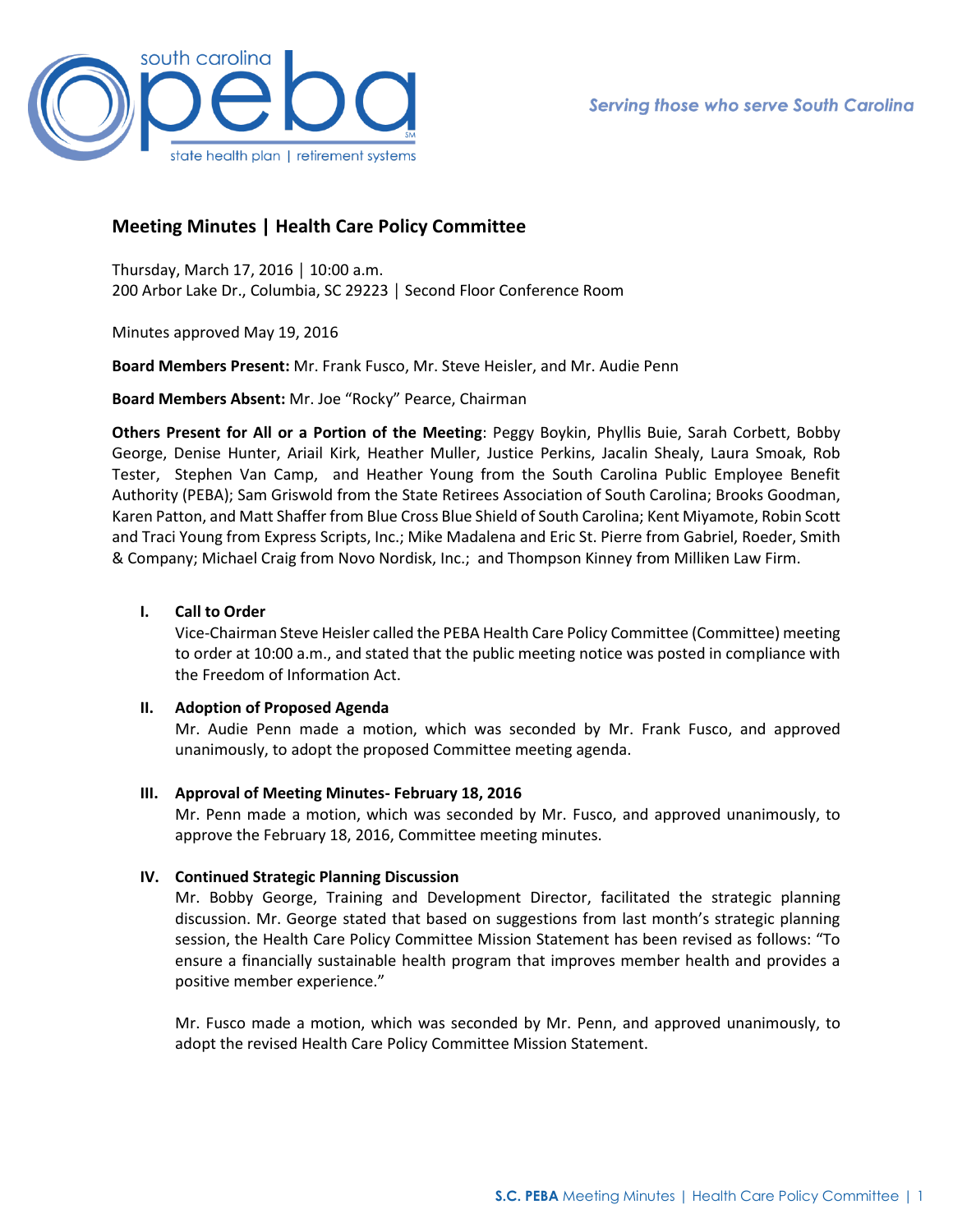Mr. George turned the discussion to the Committee's goals and key measures. It was noted that the three Committee goals for the State Health Plan are:

- 1. To remain financially sustainable;
- 2. Improve member health outcomes; and
- 3. Provide a positive member experience.

The Committee agreed that key measures to determine financially sustainability of the State Health Plan (SHP) include:

- 1. SHP expenditure growth per subscriber for the SHP is at least two percentage points below the five-year average national benchmark.
- 2. SHP Actuarial Value Ratio (AVR) is equal to or higher than the benchmark of the average of bordering peer plans (North Carolina, Georgia, Florida and Tennessee) and the southeast regional states.
- 3. SHP net expenditure to revenue loss ratio at or less than 1.
- 4. Cumulative cash balance of self-funded health plan reserves is at least 140 percent of current estimated outstanding liability.
- 5. SHP average monthly employer premium at or below the southeast state employee plan average.
- 6. SHP average monthly enrollee premium at or below the southeast regional state employee plan average.
- 7. SHP average monthly total premium at or below the southeast regional state employee plan average.

Following further discussion, the committee decided to add an additional financial sustainability measure related to per member per month expense.

The Committee agreed that the key measure to determine improving member health includes maintaining an overall patient health risk score for non-Medicare primary adult SHP members that is adjusted for demographics.

The Committee agreed that the key measures to determine a positive member experience include:

- 1. Trust: members feel the SHP is a Plan they can trust: score at least an 8 out of 10 on a customer satisfaction survey where "1" means strongly disagree and "10" means strongly agree.
- 2. Likelihood to recommend: how likely members are to recommend the SHP to family and friends on a customer satisfaction survey; score at least an 8 out of 10 where "1" means very unlikely to recommend and "10" means likely to recommend.
- 3. SHP Medical Third Party Administrator Customer Satisfaction After-Call Survey average total score is greater than or equal to 4.5 where "1" means very dissatisfied and "5" means very satisfied.
- 4. PEBA Customer Satisfaction survey score should be greater than or equal to a 95 percent satisfaction rate for both the Visitor and Customer Contact Center.